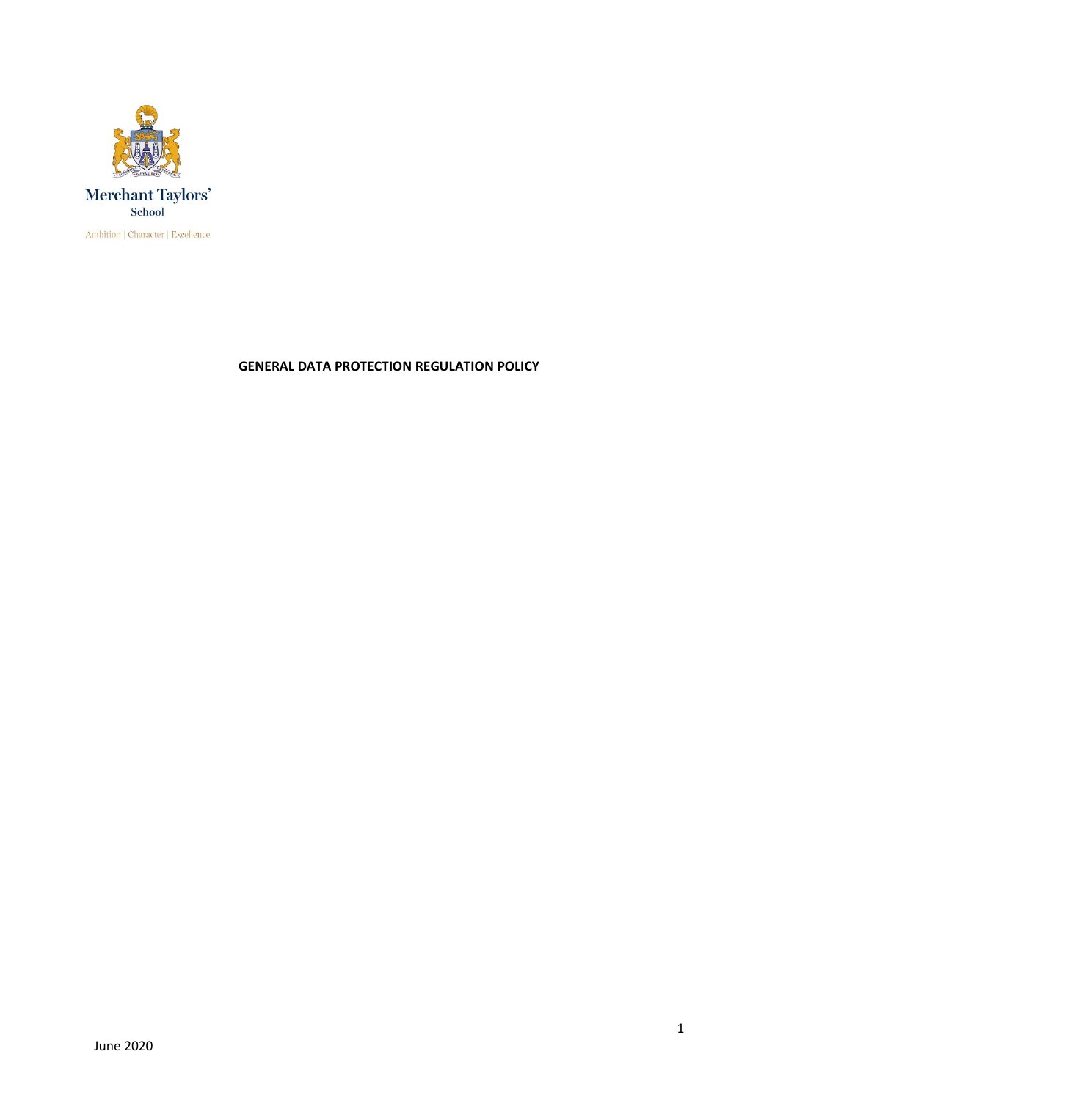The Governing Body of Merchant Taylors' School has overall responsibility for ensuring that records are maintained, including security and access arrangements in accordance with educational and all other statutory provisions. The Governing Body will fully comply with the requirements and principles of the General Data Protection Regulation (GDPR) 2018 and the provisions of the Data Protection Act 2018 (DPA). To this end, the GDPR Policy will be regularly reviewed to reflect best practice or any amendments made to the legislation.

#### **Contents**

- 1. General Statement of the Duties of Merchant Taylors' School
- 2. Data Protection Legislation
- 3. Data Protection Principles
- 4. Conditions for the Processing of Personal Data
- 5. Disclosure of Personal Data to Third Parties
- 6. Security of Personal Data
- 7. Retention of Personal Data
- 8. Data Subject Rights
- 9. Requests for Access to Personal Data (Subject Access Requests)
- 10. Authorisation of Access to Personal Data on behalf of a Child/Young Person
- 11. Disclosure of Personal Data
- 12. Restrictions and Exemptions to Access by Data Subjects
- 13. Manifestly Unfounded Excessive Requests
- 14. Complaints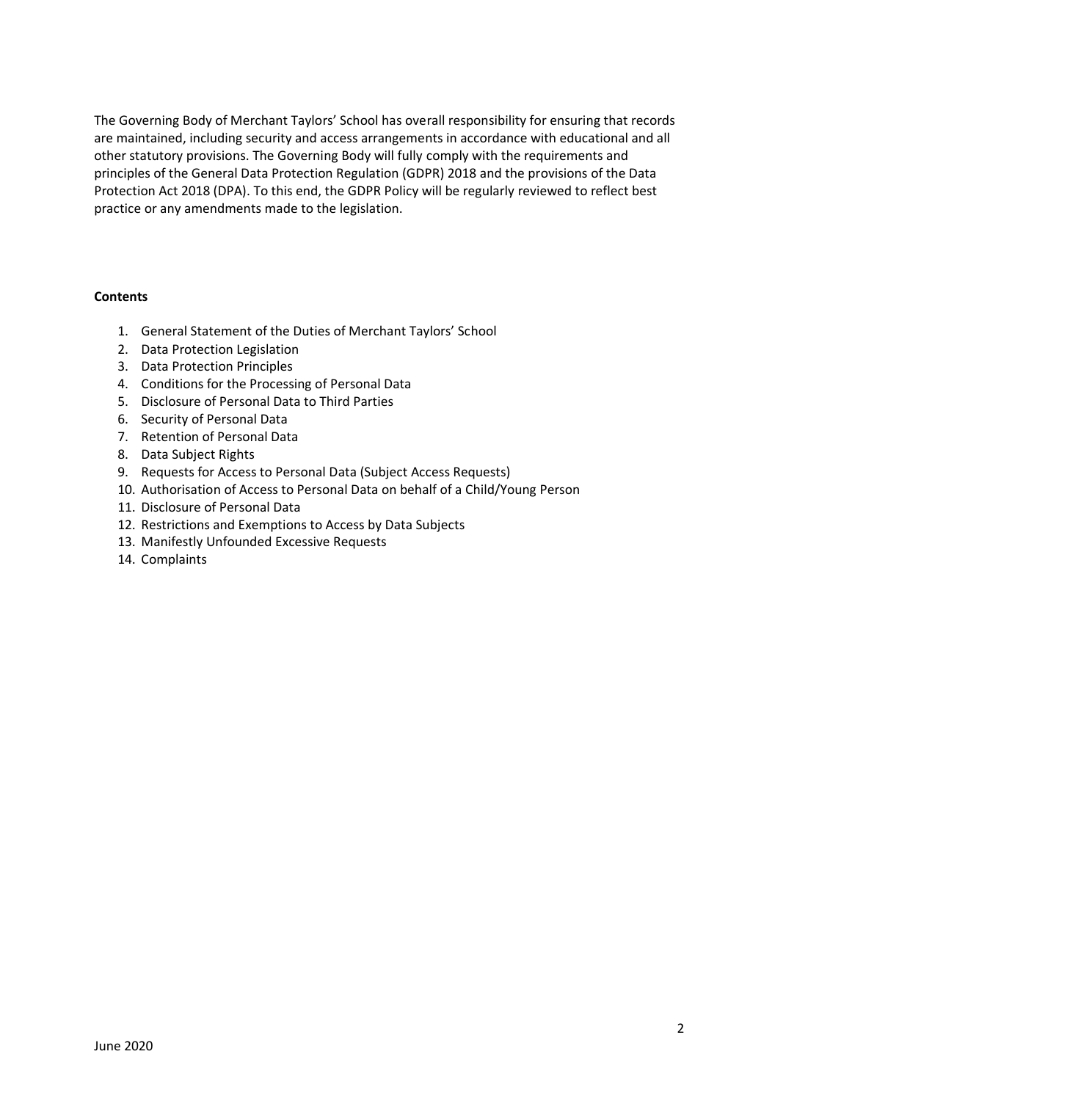### **1. General Statement of the Duties of Merchant Taylors' School**

1.1. The Merchant Taylors' School, Liverpool Road, Crosby is the Data Controller for personal data processed by the Merchant Taylors' School ('the School'). For any queries regarding this Policy, please contact the Data Protection Lead at the School.

1.2. The School is required to process personal data regarding pupils, their parents and guardians as part of operational practice and shall take all reasonable steps to do so in accordance with this Policy, and data protection legislation i.e. the General Data Protection Regulation as it applies to the UK (thereafter GDPR) and the Data Protection Act 2018 (thereafter DPA).

1.3. The School is committed to ensuring that it protects the rights and freedoms of all individuals with respect to the personal data it holds about them and aims to have transparent systems for processing personal data.

1.4. This Policy applies to all current, past or prospective pupils at the School and their parents and guardians. Anyone who works for, or acts on behalf of, the School (including staff, volunteers, governors and service providers) must be aware of and comply with this Policy.

#### **2. Data Protection Legislation**

2.1. The School has the responsibility to comply with data protection legislation which applies to information relating to both *Personal Data* and *Special Categories* of personal data relating to a *Data Subject.* These terms are defined in 2.2, 2.3 and 2.4 below.

2.2. **Personal Data** is defined in the GDPR as information relating to and identifying a living individual who can be identified from the data. The School may process a wide range of personal data of pupils, their parents or guardians, as part of their operation, for example, names and contact details, date of birth, financial details; academic information, disciplinary, admissions and attendance records; references; and examination scripts and results, information stored in virtual learning environments, CCTV recordings etc.

2.3. **Special Categories of Personal Data** is defined in the GDPR as personal data which is highly sensitive which details racial or ethnic origin, political opinions, religious or philosophical beliefs, trade union membership, genetic, biometric and health data, and data concerning a natural person's sex life or sexual orientation. For example, the School may process personal data relating to pupil special educational needs, safeguarding and medical history. The School may, at some point in the future, use pupils' biometric data as part of an automated biometric recognition system i.e. fingerprints to receive school dinners.

Any reference to personal data in this Policy includes reference to *Special Categories of Personal Data*, previously 'sensitive personal data'.

2.4. **Data Subject** is defined as a natural (living) person whose personal data is processed. In this Policy, any reference to Data Subject means current, past or perspective pupils, parents and guardians, staff, governors, volunteers or other associated persons.

2.5. **Processing** is defined very broadly and encompasses collecting, recording, organising, structuring, storing, adapting or altering, retrieving, consulting, using, disclosing, combining, restricting, erasing and destructing. In effect, any activity involving personal data falls within the scope of the DPA and GDPR.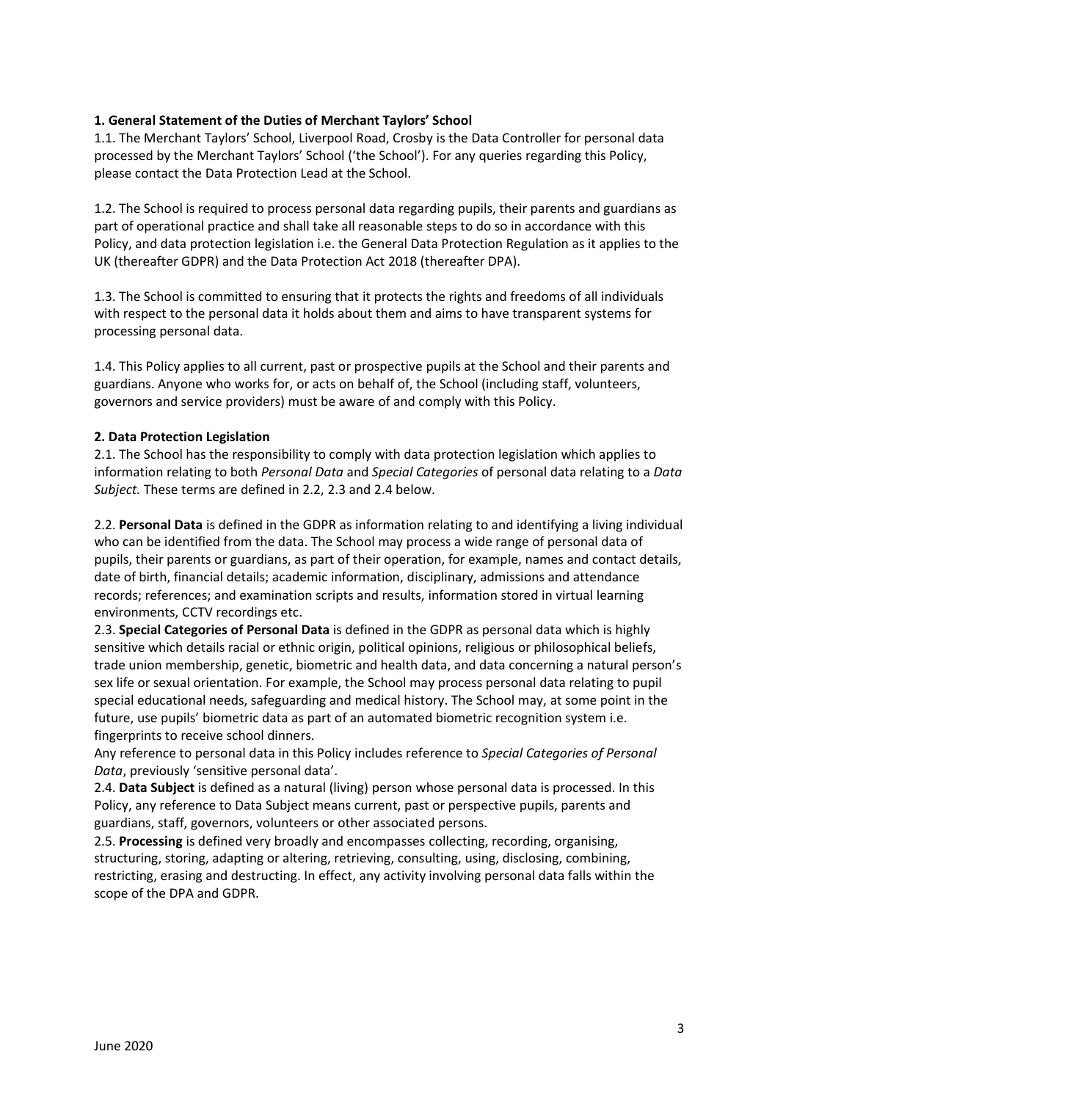### **3. Data Protection Principles**

3.1. In order to comply with the data protection legislation, the School must comply with the six Data Protection Principles set out below: personal data must be

a) processed lawfully, fairly and in a transparent manner in relation to the data subject;

b) collected only for specified, explicit and legitimate purposes. It must not be further processed in any manner incompatible with those purposes;

c) adequate, relevant and limited to what is necessary in relation to the purposes for which it is processed;

d) accurate and, where necessary, kept up to date. Every reasonable step must be taken to ensure that data which is inaccurate, having regard to the purposes for which it is processed, is erased or rectified without delay;

e) not be kept in a form which permits identification of data subjects for longer than is necessary for the purposes for which the data is processed. Personal data may be stored for longer periods provided it is processed solely for archiving purposes in the public interest, scientific or historical research purposes or statistical purposes. This is subject to the implementation of appropriate data security measures designed to safeguard the rights and freedoms of data subjects; and f) be processed in a manner that ensures its appropriate security. This includes protection against

unauthorised or unlawful processing and against accidental loss, destruction or damage.

### **4. Conditions for Processing of Personal Data**

4.1. There are a number of conditions set out in Article 6 of the GDPR which allow the School and its staff to process personal data. At least one of the following conditions must apply for the School to lawfully process personal data about Data Subjects:

a) **Consent:** the Data Subject has given clear consent to process their personal data for a specific purpose. This may apply if, for example, the School asks pupils for consent to use their photographs in school publications and on the School website or to carry out marketing for fundraising campaigns.

The School will rely on parental or guardian consent to process data relating to pupils under the age on 13. Parents should be aware that if their child is aged 13 or over, they may not be consulted. NB: if relying on consent, it must be voluntarily given, specific, informed and unambiguous. Data Subjects must be able to easily withdraw consent at any point.

b) **Contract:** the processing is necessary for a contract with the Data Subject, or because they have requested specific steps before entering into a contract. For example, any contracts that are in place with parents or guardians and any other associated agreements concerning personal data of pupils and parents i.e. the School's terms and conditions.

c) **Legal obligation:** the processing is necessary in order to comply with the law (not including contractual obligations). For example, the School may have a legal obligation to provide certain personal data about pupils to the Department for Education (DfE).

d**) Vital interests**: the processing is necessary to protect someone's life. This would apply where the Data Subject is physically or legally incapable of giving consent.

e) **Public task:** the processing is necessary to perform a task in the public interest or for official functions, where the task or function has a clear basis in law.

f) **Legitimate interests:** the processing is necessary in the School's legitimate interests or the legitimate interests of a third party, unless there is a good reason to protect the Data Subject's personal data which overrides those legitimate interests. This condition cannot be relied on by a public authority but shall apply to Independent Schools.

4.2. Where the School is processing special category data, set out in Article 9 of GDPR, it must ensure that a further condition for processing applies. A full list of these further conditions is available on request or otherwise at Article 9(2) of GDPR.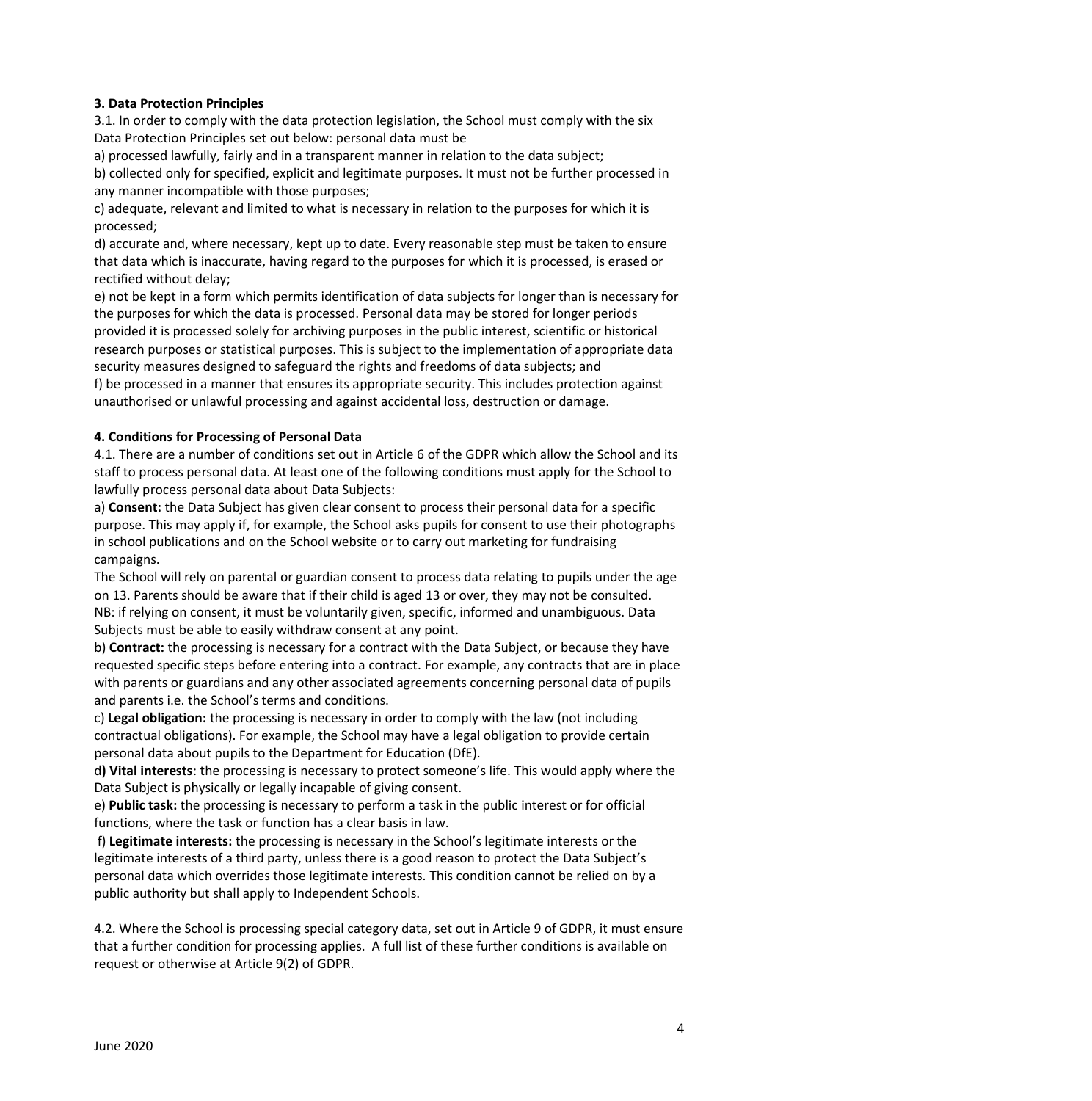4.3. Personal Data is information that would identify and individual and includes information that would identify an individual to the person to whom it is disclosed because of any special knowledge that they have or can obtain. Information relating to criminal convictions shall only be held and processed where there is legal authority to do so.

Personal Data regarding pupils includes contact details, assessment/examination results, attendance information, special educational needs, medical information and photographs.

Personal Data regarding staff includes contact details, employment history, information relating to career progression, information relating to performance management and appraisal. Information relating to DBS checks, photographs and occupational pensions.

These examples of Personal Data processed by the School for pupils and staff are not exhaustive.

# 5**. Disclosure of Personal Data to Third Parties**

5.1. The School may receive requests from third parties (i.e. those other than the Data Subject, the School, and employees of the School) to disclose personal data it holds about pupils, their parents or guardians or staff. This information will not generally be disclosed unless one of the conditions in section 5 apply.

5.2. The following are most of the usual reasons the School may have for passing personal data to third parties:

(a) to give a confidential reference relating to a pupil or a member of staff;

(b) to give information relating to outstanding fees or payment history to any educational institution which it is proposed that the pupil may attend:

(c) to publish the results of public examinations or other achievements of pupils of the School;

(d) to disclose details of a pupil's medical condition where it is in the pupil's interests to do so, for example for medical advice, insurance purposes or to organisers of school trips;

(e) to provide information to another educational establishment to which a pupil is transferring;

(f) to provide information to the Examination Authority as part of the examinations process; and (g) to provide information to the relevant Government Department concerned with national education. At the time of the writing of this Policy, the government Department concerned with national education is the Department for Education (DfE). The Examination Authority may also pass information to the DfE.

5.3. The DfE uses information about pupils for statistical purposes, to evaluate and develop education policy and to monitor the performance of the nation's education service as a whole. The statistics are used in such a way that individual pupils cannot be identified from them. On occasion the DfE may share the personal data with other Government departments or agencies strictly for statistical or research purposes.

### **6. Security of Personal Data**

6.1. The School will take reasonable steps to ensure that members of staff will only have access to personal data relating to pupils, their parents or guardians or other persons, where it is necessary for them to do so. All staff will be made aware of this Policy and their duties under the Data Protection Legislation. The School will take all reasonable steps to ensure that all personal information is held securely and is not accessible to unauthorised persons.

### **7. Retention of Personal Data**

7.1. The School will ensure that personal data processed for any specified purposes shall not be kept for longer than is necessary for those purposes.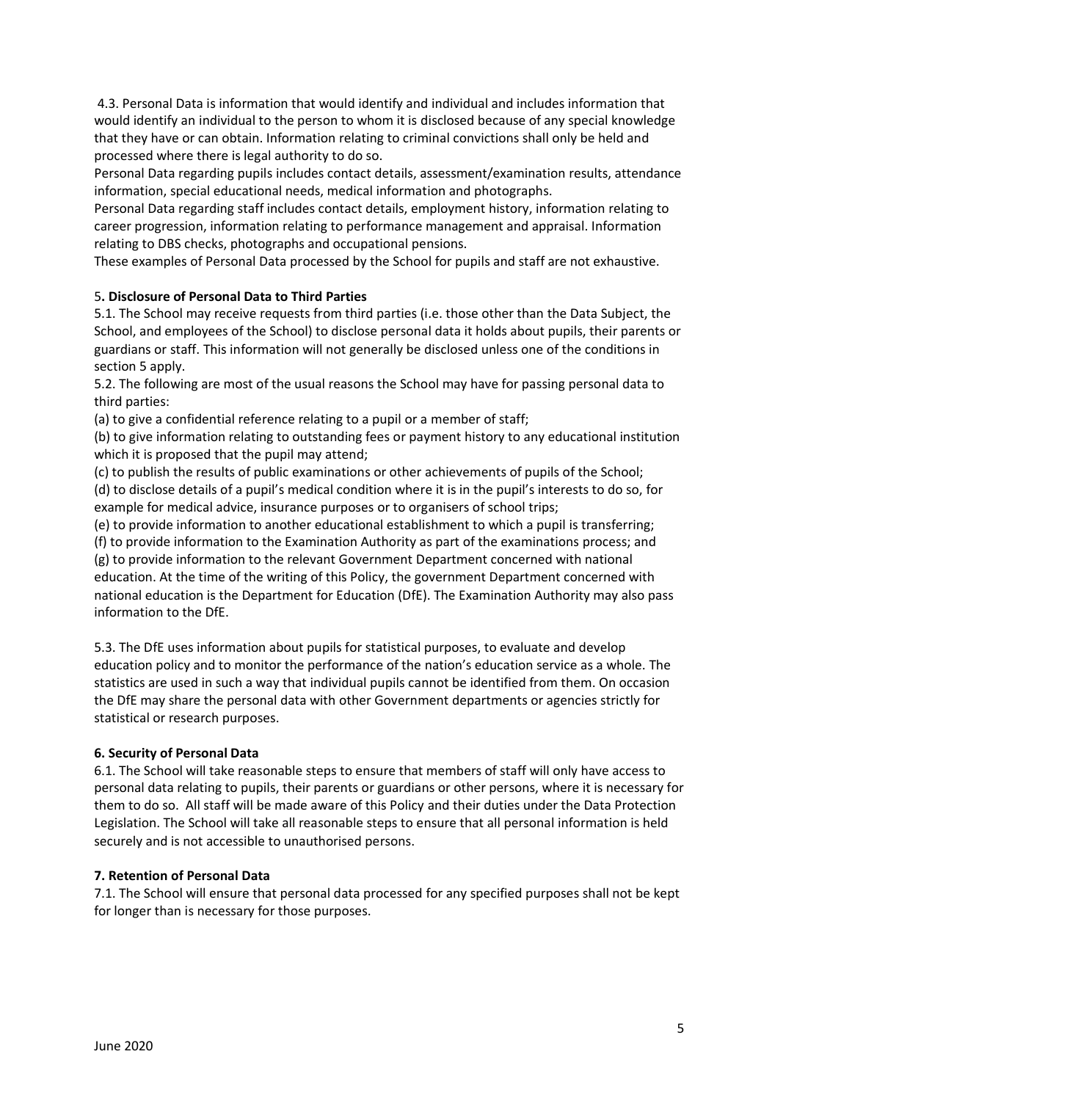### **8. Data Subject Rights**

8.1. Under the GDPR, Data Subjects have several rights, including, but not limited to the right to: a) Be provided with an age-appropriate Privacy Notice containing certain information about the processing activities (Right to be Informed);

b) Confirmation of whether the School processes personal data about them and the right to access the personal data processed and obtain certain information about the processing activities (Subject Access Request) please see below at paragraph 9 for further information;

c) Correct inaccurate personal data (Rectification);

d) Have personal data erased under certain circumstances (Erasure);

e) Restrict the processing of personal data under certain circumstances (Restriction);

f) Receive a copy of the personal data the data controller holds under certain circumstances and

transfer the personal data to another data controller (Data Portability);

g) Object to processing of personal data (Right to Object);

h) Not be subject to a decision based solely on automated processing, including profiling (Automated Decisions).

8.2. Data subjects can exercise these rights by contacting the Human Resources Department or the Data Protection Lead at the School.

### 9. **Requests for Access to Personal data (Subject Access Requests)**

9.1. A subject access request must be made in writing and is free of charge. Where the request is not complete or clear, or satisfactory identification has not been given, the school will seek clarification from those making the request without undue delay.

9.2. All requests for access to personal data must be placed on the relevant pupil's file, and the School's Data Protection Lead informed that the request has been received.

9.3. All requests for access to personal data must be passed to the Head of HR without undue delay. 9.4. The School Head or, in their absence, the Director of Finance and Operations (thereafter DFO), must authorise the applicant's request for access before any personal data is disclosed. The School may also wish to seek advice from the Data Protection Lead in relation to disclosure.

9.5. A written response acknowledging the request must be sent to the applicant within 5 working days of the request.

9.6. The GDPR requires a response to a request to be given within one month of the written request being received. The one-month timeframe does not begin until:

(a) a written application is received by anyone within the School (not when it has been passed on to and received by Human Resources or the Data Protection Lead);

(b) the School has received sufficient information to enable it to identify the individual who is seeking access; and

(c) the School has received sufficient information to enable it to identify and access the personal data requested.

9.7. The one-month period may be extended by two further months where necessary, taking into account the complexity and number of the requests. The School should inform the Data Subject of any such extension within one month of receipt of the request, together with the reasons for the delay.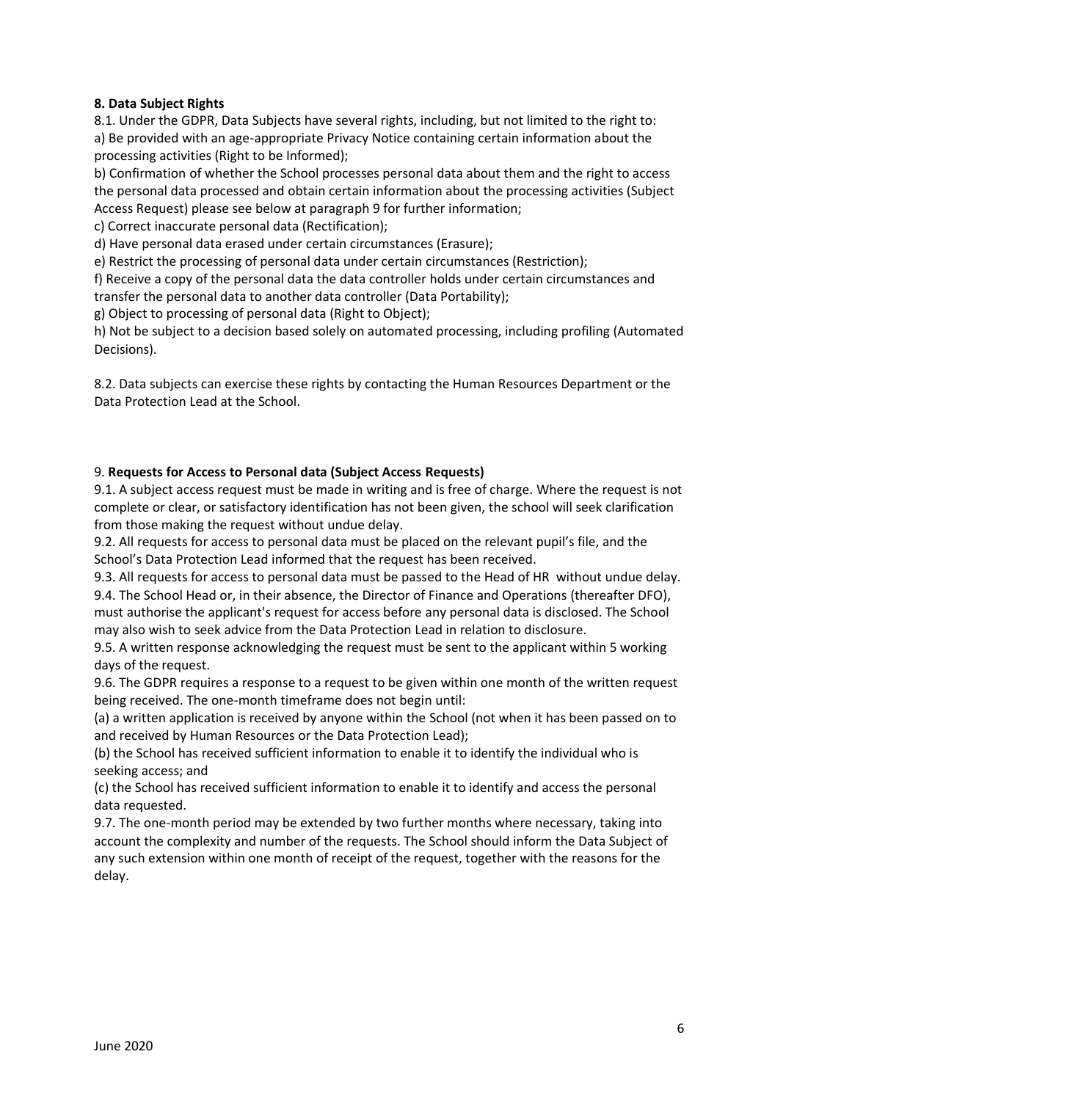9.8. Where the conditions set out above are fulfilled, in responding to the request, the School must provide confirmation as to whether or not personal data is being processed and where that is the case, access to the personal data and the following information:

a) the purposes of the processing

b) the categories of personal data concerned

c) the recipients or categories of recipients to whom the personal data have been or will be disclosed d) where possible, the envisaged period for which the personal data will be stored, or, if not possible, the criteria used to determine that period

e) the existence of other rights in respect of the personal data (see section 8)

f) the right to lodge a complaint with the Information Commissioner's Office

g) where personal data are not collected from the data subject, any available information as to their source

h) the existence of automated decision-making, including profiling and reasons for carry out such processing.

9.9. Data subjects are not entitled to information where restrictions to the right of access apply. The restrictions are set out in Article 23 of GDPR. Moreover, in these circumstances, the School must only give a notification to the Data Subject that no information has been identified which is required to be supplied under the GDPR.

## 1**0. Authorisation of Access to Personal Data on Behalf of a Child or Young Person**

10.1. A child or young person may appoint a person with parental responsibility for him or her to request access to their personal data. In such circumstances the School must have written evidence that the child or young person has authorised the person with parental responsibility to make the application.

10.2. The Head or, in their absence, the DFO will determine what information will be shared with the person with parental responsibility. Access to personal data will be refused in instances where, for example, disclosure may place a child at risk of significant harm or jeopardise police investigations into any alleged offence(s).

10.3. Where a child or young person does not have sufficient understanding to make his or her own request, a person with parental responsibility can make a request on their behalf. The Head or, in their absence, the DFO must, however, be satisfied that:

(a) the child or young person lacks sufficient understanding, and

(b) the request made on behalf of the child or young person is in their interests.

10.4. The School will only grant to pupils access to their personal data if the child is over 12 years old and is satisfied that the child is competent to exercise their own rights.

10.5. Where a pupil seeks to raise concerns confidentially with a member of staff and expressly withholds their agreement to their personal data being disclosed to their parents or guardian, the School will maintain confidentiality unless it has reasonable grounds to believe that the pupil does not fully understand the consequences of withholding their consent, or where the School believes disclosure will be in the best interests of the pupil or other pupils. This will be assessed on a case by case basis.

# **11. Disclosure of Personal Data (Pupils, Staff etc)**

11.1. If the request is made electronically, the information should be provided in a commonly used electronic format, unless:

(a) the supply of such a copy is not possible

(b) supplying it in permanent form would involve disproportionate effort (in which case another way

of viewing the data must be agreed with the applicant) or

(c) the data subject agrees otherwise.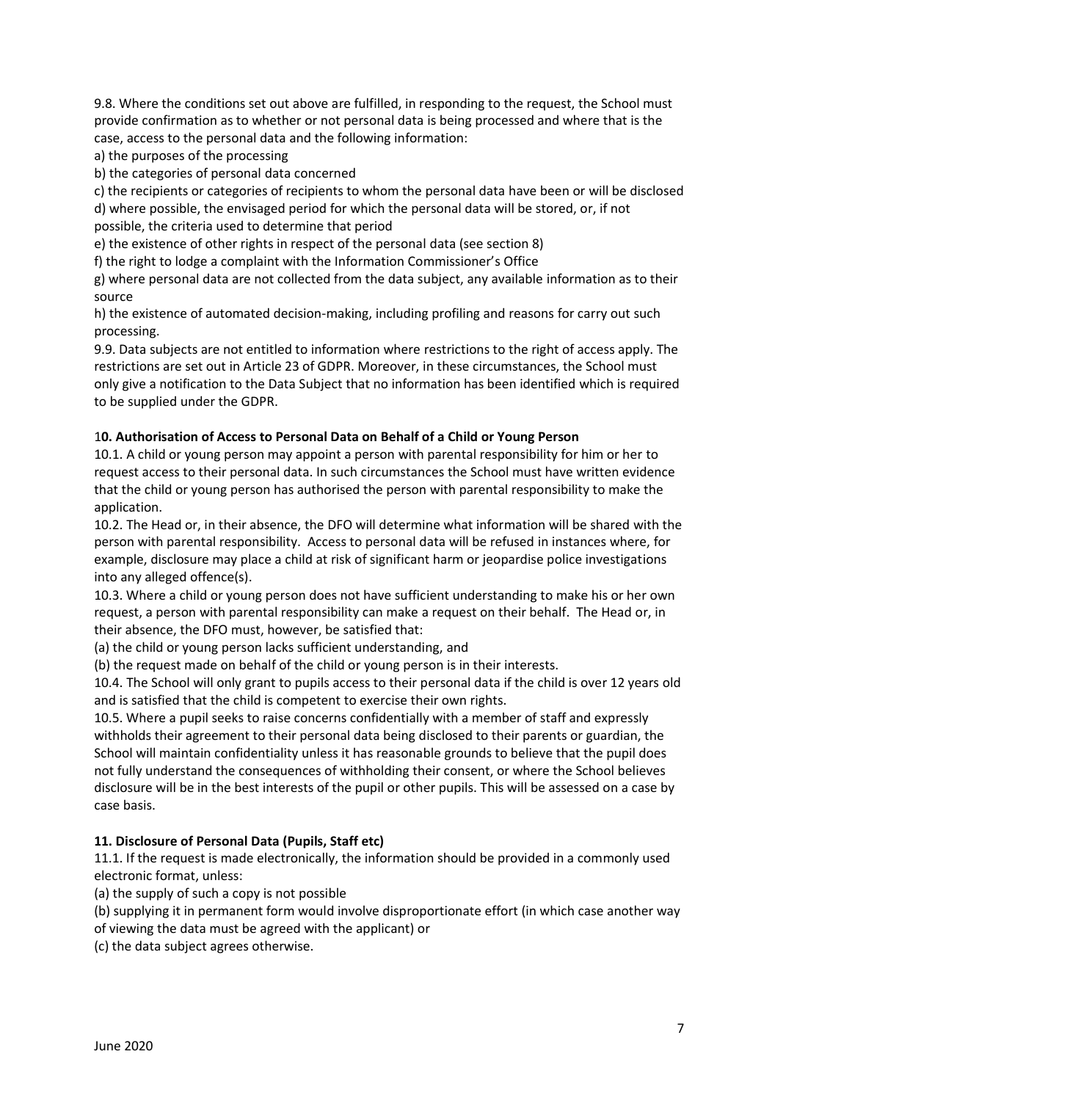11.2. Only relevant documents will be duplicated and disclosed to the applicant who, if requested, should be given a copy of the duplicated document. The School may charge a reasonable fee based on administrative costs for duplicate copies.

11.3. An individual is not entitled to information where:

(a) restrictions to the right of access apply, or

(b) another person, including any family member, has not given their written consent to disclose information that identifies them (see below).

11.4. Information contained in the Data Subject's records is likely to contain personal data about other individuals. Information about, or identifying, another individual must not be disclosed to the Data Subject seeking access to the information without that other individual's written consent. 11.5. In deciding whether it is reasonable to disclose information to the Data Subject without consent from the other individual, the School must not adversely affect the rights and freedoms of other individuals, and have regard to all relevant circumstances, including

- a) The type of information that would be disclosed
- b) Any duty of confidentiality
- c) Any steps taken by the School with a view to seeking the consent of the other individual
- d) Whether the other individual is capable of giving consent
- e) Any express refusal of consent by the other individual

11.6. There is also a general presumption in favour of disclosing personal data relating to employees, where this information is integral to the personal data of the applicant. So, the records kept by teachers in the course of their employment in respect of pupils may be disclosable and potentially includes hardcopy documentation and emails.

11.7. Any request by an individual for access to their personal data must be complied with subject to this paragraph and to the restrictions and exemptions set out in paragraphs 12.1.-12.5. below. The School may, however, make a request for more specific details of the information sought.

11.8. A request for access to personal data without the permission of the individual must be directed to the Head of HR or the Data Protection Lead.

11.9. A record of the personal data disclosed in response to a request for access should be kept on file including details of any restrictions or exemptions to disclosure relied upon.

### 12**. Restrictions and Exemptions to Access by Data Subjects**

12.1. Confidential references given, or to be given by the School, are exempt from access. The School will therefore treat as exempt any reference given by them for the purpose of the education, training or employment, or prospective education, training or employment of the Data Subject. 12.2. It should be noted that confidential references received from other parties may also be exempt from disclosure, under the common law of confidence. However, such a reference can be disclosed if such disclosure will not identify the source of the reference or where, notwithstanding this, the referee has given their consent, or where disclosure is reasonable in all the circumstances.

12.3. Examination scripts, that is information recorded by pupils during an examination, are exempt from disclosure. However, any comments recorded by the examiner in the margins of the script are not exempt even though they may not seem of much value without the script itself. Detailed guidelines concerning scripts/marks relating to results during COVID-19 are available at www.ICO.org.uk (Exemptions).

12.4. Examination marks do not fall within an exemption as such. However, the one-month time limit for responding to a request is extended in relation to examination marks to either five months from the day on which the School received the request, or 40 days from the announcement of the examination results, whichever is the earlier.

12.5. Where a claim to legal professional privilege could be maintained in legal proceedings, the information is exempt from disclosure.